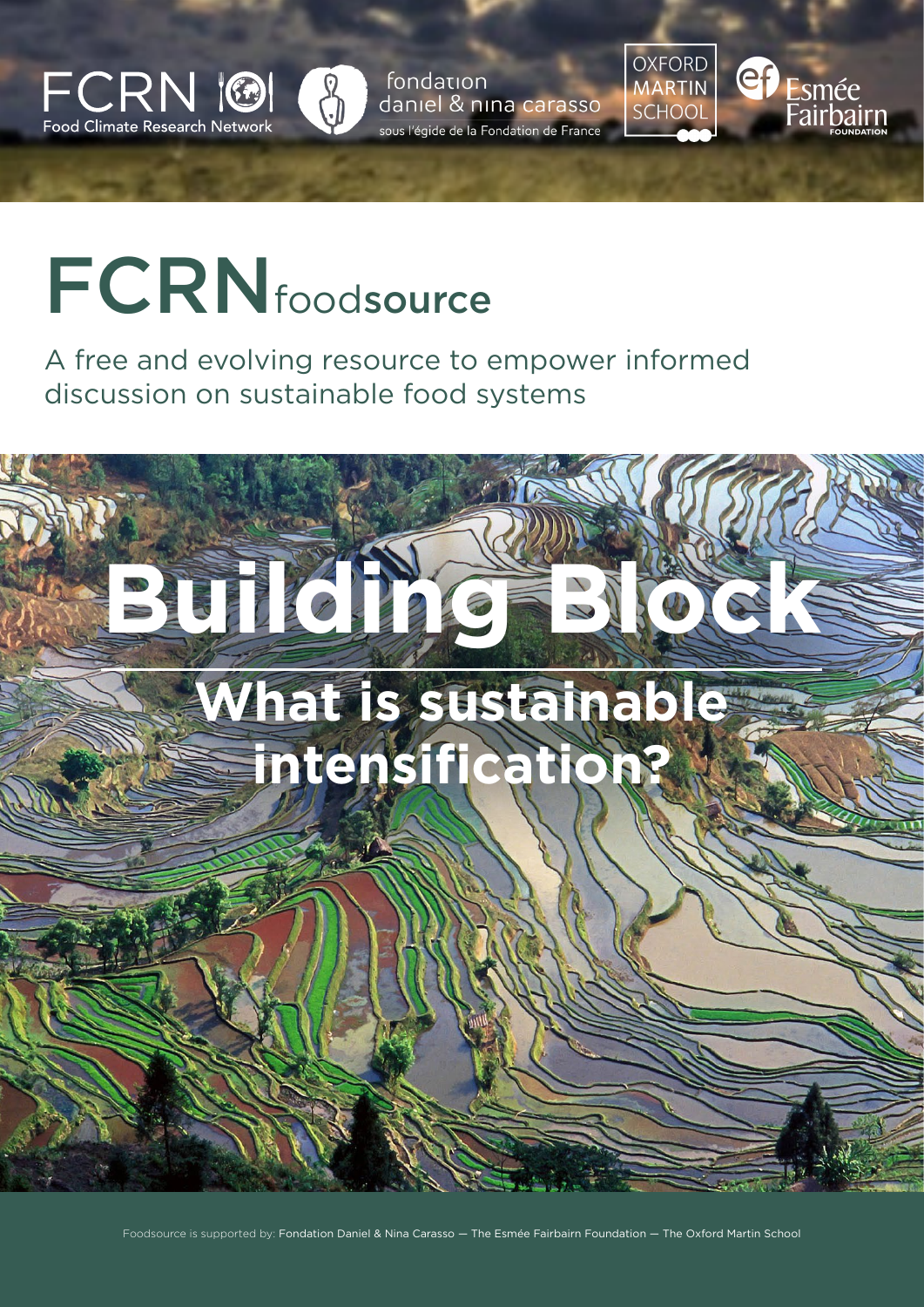#### Suggested citation

Fraanje, W., and Lee-Gammage, S. (2018). What is Sustainable Intensification? (Foodsource: building blocks). Food Climate Research Network, University of Oxford.

#### Written by

Walter Fraanje, Food Climate Research Network, University of Oxford

Samuel Lee-Gammage, Food Climate Research Network, University of Oxford

#### Edited by

Tara Garnett, Food Climate Research Network, University of Oxford

#### Reviewed by

Tim Benton, School of Biology at the University of Leeds and Energy Environment and Resources at Chatham House

Niamh Mahon, School of Animal, Rural and Environmental Sciences, Nottingham Trent University

Meike Weltin, Leibniz Centre for Agricultural Landscape Research (ZALF), Müncheberg, Germany

*Reviewing and advising do not constitute an endorsement. Final editorial decisions, including any remaining inaccuracies and errors, are the sole responsibility of the Food Climate Research Network.*

#### Funded by

The Daniel and Nina Carasso Foundation

The Esmée Fairbairn Foundation

The Oxford Martin School

#### **Cover**

Cover picture by Jialiang Gao via [Wikimedia Commons](https://commons.wikimedia.org/wiki/File:Terrace_field_yunnan_china_denoised.jpg).



Environmental Change Institute

For more details see: [http://fcrn.org.uk/about/](http://fcrn.org.uk/about/supporters-funding-policy) [supporters-funding-policy](http://fcrn.org.uk/about/supporters-funding-policy)

od Climate Research Network **[Environmental Change Institute](https://www.eci.ox.ac.uk/)**, Tel: +44 (0)20 7686 2687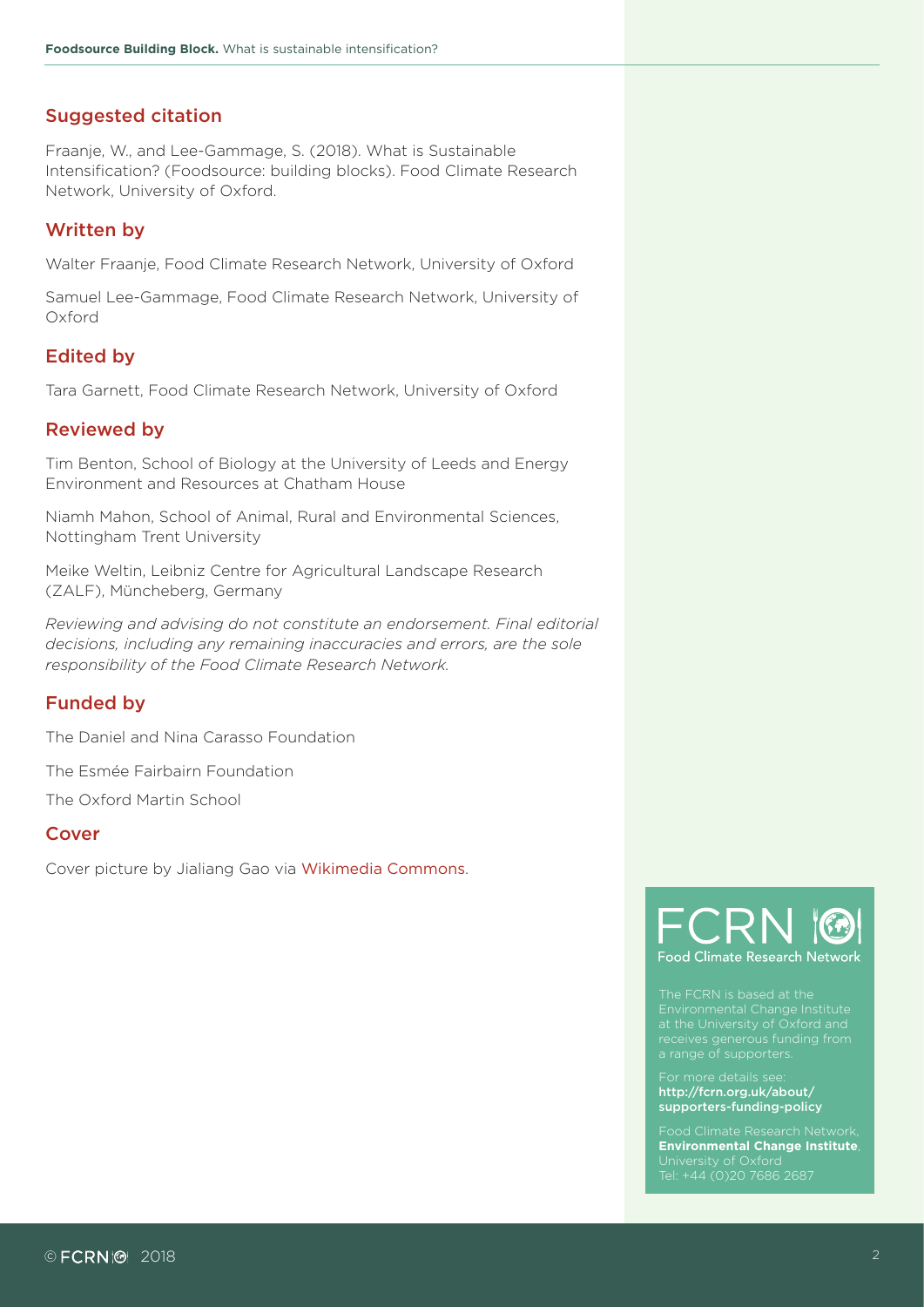# <span id="page-2-0"></span>**Contents**

| Why should you read this building block?                               | 4  |
|------------------------------------------------------------------------|----|
| Definitions                                                            | 4  |
| 1. Introduction                                                        | 5  |
| 2. What is Sustainable Intensification?                                | 6  |
| 2.1 A disputed concept                                                 | 6  |
| 2.2 A guiding principle for the sustainable development of agriculture | 6  |
| 3. What does Sustainable Intensification involve?                      | 8  |
| 3.1 Sustainable intensification raises complex questions               | 8  |
| 3.2 Sustainable intensification is open-ended and context dependent    | 9  |
| Glossary                                                               | 10 |
| Recommended resources                                                  | 13 |
| References                                                             | 14 |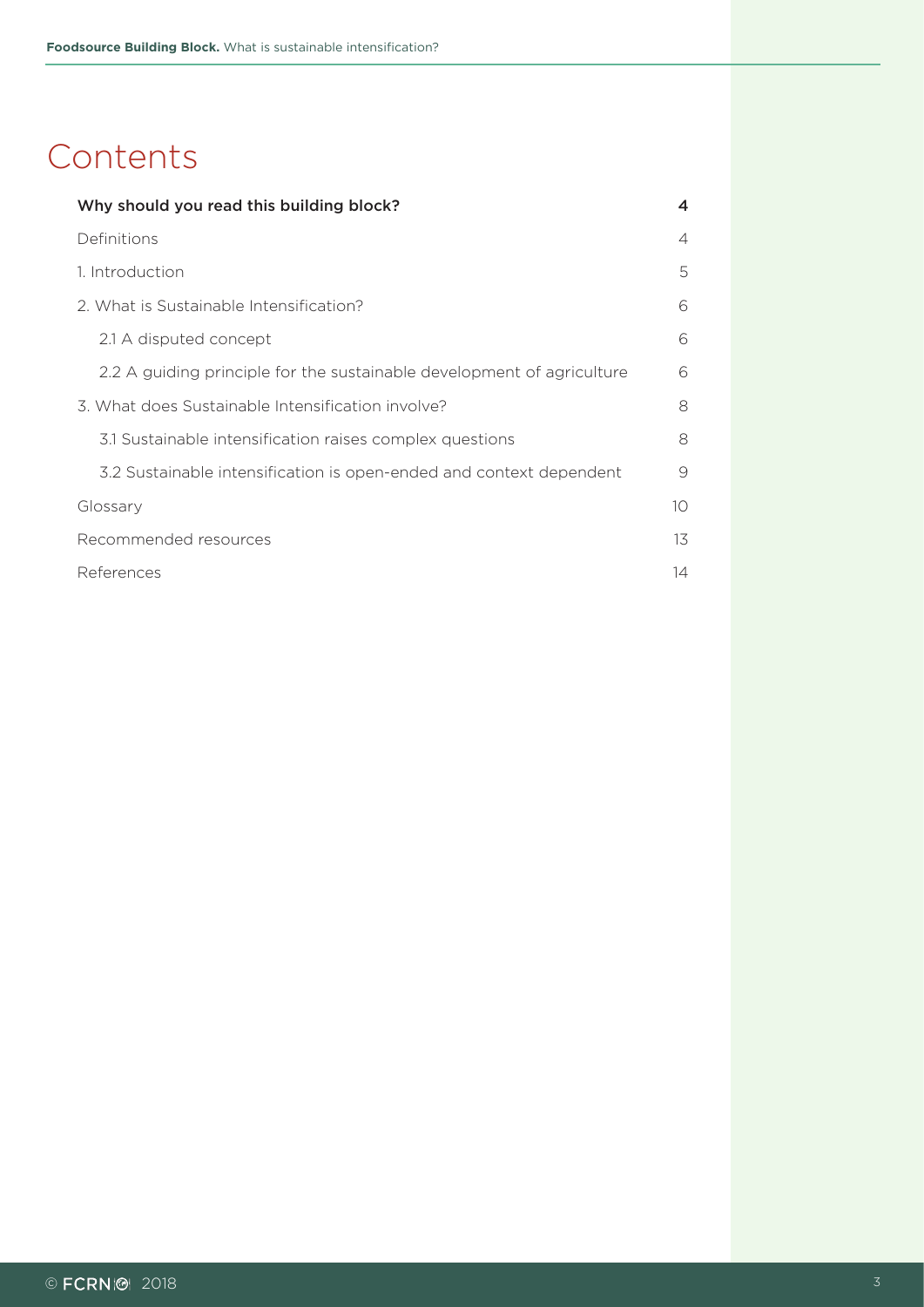

# <span id="page-3-0"></span>Why should you read this building block?

New approaches to agriculture are required if we are to reduce the environmental impacts of farming while also feeding more people with a sufficient quantity and diversity of nutritious and safe foods.

This building block explains the concept of sustainable intensification.

# Definitions

**Sustainable intensification (SI):** is a recently developed concept that is understood in different ways by its critics and supporters. A common understanding is that it denotes the principle of increasing or maintaining the productivity of agriculture on existing farmland while at the same time, reducing its environmental impacts. Understood in this way, SI designates a goal for the development of agricultural systems but does not, a priori, favour any particular agronomic route to achieve it. It may involve the intensification of different types of agricultural inputs (e.g. of knowledge, biotechnologies, labour, machinery) and apply these to different forms of agriculture (e.g. livestock or arable; agroecological or conventional). Forms of intensification that can be called sustainable intensification must lower environmental impacts and land use, relative to yields. However, for some, to merit the term 'sustainable' social, economic, and ethical criteria must also be considered.

Agricultural Intensification: is the process of intensifying the input of agricultural resources (e.g. seeds, labour, fertilisers, pesticides, technologies, knowledge) to increase the level of yield per unit of farmland or livestock. Agricultural intensification is not always clearly nor consistently defined and is often confused with the term intensive agriculture. Unlike intensive agriculture, which could be seen as a specific system of agronomy, agricultural intensification is a general process that can apply, in principle, to any type of agricultural production. Examples of agricultural intensification may range from using new pesticides in intensive agriculture to intensifying the use of indigenous and context specific knowledge in local farming practices. Although agricultural intensification can take many forms, it always involves the intensification of some types of agricultural input with a view to increasing yields.

Intensive arable agriculture (IAA): is often used synonymously with the term industrial agriculture and conventional farming. IA is generally used to denote farming systems that use modern technologies and economies of scale to maximise yields relative to land use and production costs (e.g. costs of labour, technology, seeds, fertilisers, and pesticides). IA is associated with homogeneous landscapes and large fields with low crop-diversity, and high use of chemical fertilisers, agrochemicals, and irrigation. This combination of agricultural technologies became common following the Green Revolution in the mid-20th century. While IA aims to increase agricultural efficiency and so as a side-effect reduces environmental impacts per unit of output, due to its oftenlarge scale, it can result in a concentration of environmental impacts at the local scale.

**Ecological intensification (EI):** is the principle of using the natural functionalities of an ecosystem to produce greater amounts of food, fibre, and fuel in sustainable ways. Underpinning EI is the idea that ecological functions (e.g. pollination and predator/prey relationships) can be integrated into agricultural practices, ideally leading to 'agroecosystems' that are sustained by natural processes and avoid many negative environmental impacts. Ecological intensification is closely related to the concepts of sustainable intensification and climate smart agriculture, but differs in its strong focus on the potential of enhancing ecological processes in food production.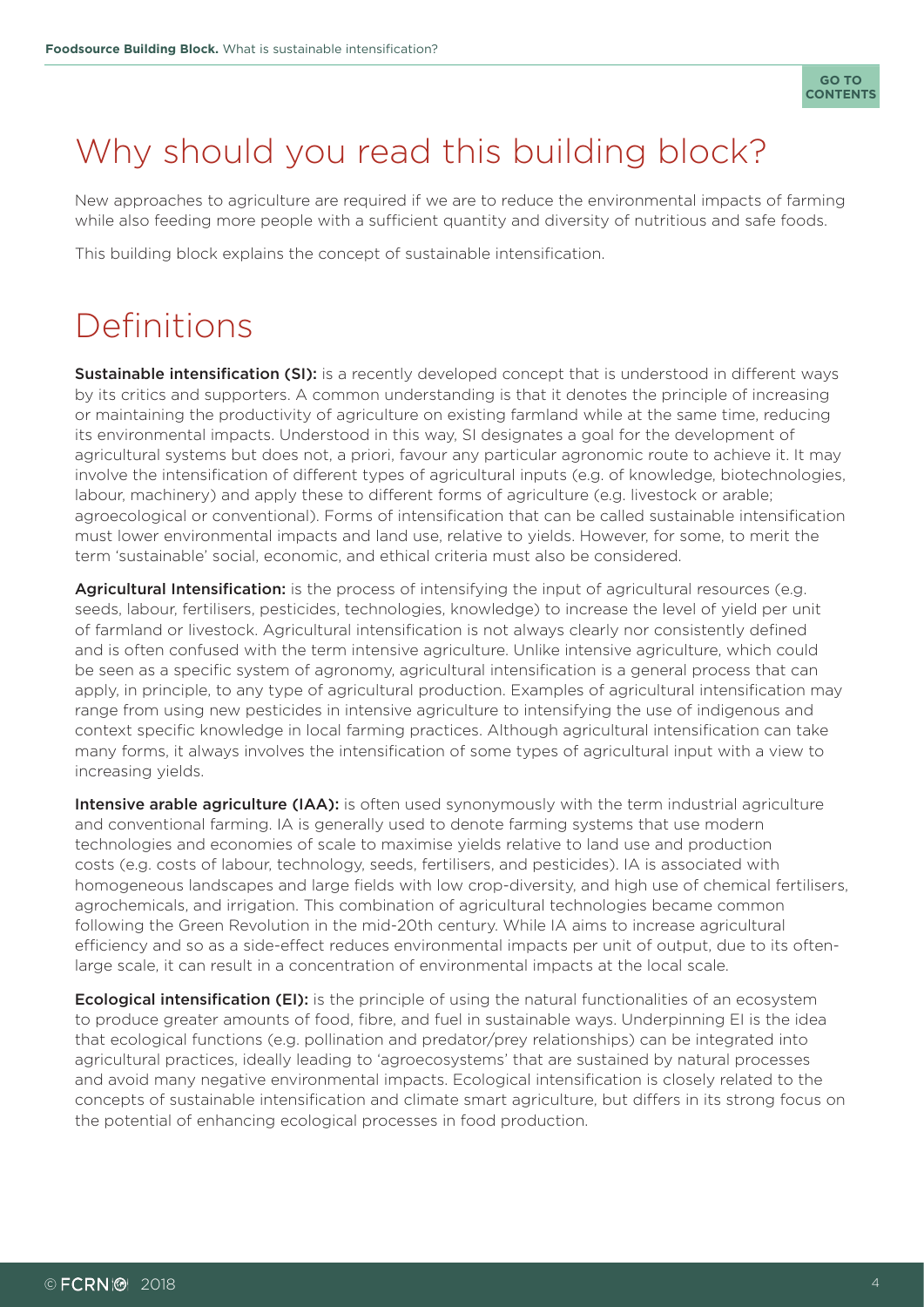

<span id="page-4-0"></span>Climate smart agriculture (CSA): often discussed in the context of low-income countries, CSA was first introduced by the FAO in 2010 as an integrated approach geared at reorienting and redesigning agricultural systems to address and build resilience to climate change. CSA involves three interconnected elements: increasing agricultural productivity and incomes; adapting and building resilience to climate change; and the mitigation of greenhouse gas emissions. It aims to identify context specific agricultural strategies supporting these elements and guide coordinated actions among stakeholders (e.g. farmers, researchers, private sector, civil society and policy makers) from the farm to the global level. CSA is criticised for justifying nearly any form of agriculture (thereby 'greenwashing' unsustainable practices) and for failing to address enduring inequalities in food production and distribution. CSA is closely related to the concepts of sustainable intensification and ecological intensification but differs from them in its strong focus on planning and implementation for climate change adaptation and mitigation, and less on reducing environmental impacts beyond emissions.

Agroecology (as a practice): agroecology can be defined as a range of agricultural practices that are based on applying ecological concepts and principles to optimize interactions between plants, animals, humans, and the environment. Agroecology also places strong emphasis on the social and ethical aspects of food production. Its advocates tend to have a preference for organic practices (e.g. the avoidance of mineral fertilisers and chemical inputs, and instead prefer the use of biofertilisers, natural pesticides and crop rotation), it also emphasises the need for a 'multifunctional' farm system to produce both food and non-food outputs, and for smallholder and indigenous, as opposed to large scale farming. Agroecology has been interpreted in different ways: it also refers to a social movement and field of science.

# 1. Introduction

Food, biofuel and fibre production are major contributors to climate change, resource use, and the destruction of biodiverse ecosystems and the services they provide. It is essential that agriculture's environmental impacts are reduced, but this cannot be achieved in isolation from the need to ensure *[food security](#page-10-0)* (see our building block on [food security](https://foodsource.org.uk/building-blocks/what-food-security)) for a growing global population. Billions of people worldwide suffer from various forms of *[malnutrition](#page-11-0)* (see our building block on [malnutrition](https://foodsource.org.uk/building-blocks/what-malnutrition)), while the average diet of a growing and urbanising world population is becoming more resource intensive.

**[Sustainable intensification](#page-11-1)** (SI) has been suggested by some as one contribution to reconciling the need for more environmentally benign agriculture while advancing global food security. It denotes the linked goals of maintaining or increasing the productivity of existing farmland, while reducing the environmental impacts of agriculture. SI will need to be accompanied by other efforts, including those that address inequitable food distribution, unsustainable consumption patterns, and excessive food waste (see Figure 1)<sup>1-2</sup>.

SI has evolved alongside closely related concepts, including *[agroecology](#page-9-1)*, *[climate smart agriculture](#page-9-2)*, and **[ecological intensification](#page-10-1)**<sup>3-5</sup>. These concepts try to clarify priorities and guide efforts for the sustainable development of agriculture. Addressing similar topics from slightly different angles, both SI and these other related concepts have been variously debated, endorsed, and rejected by different stakeholders.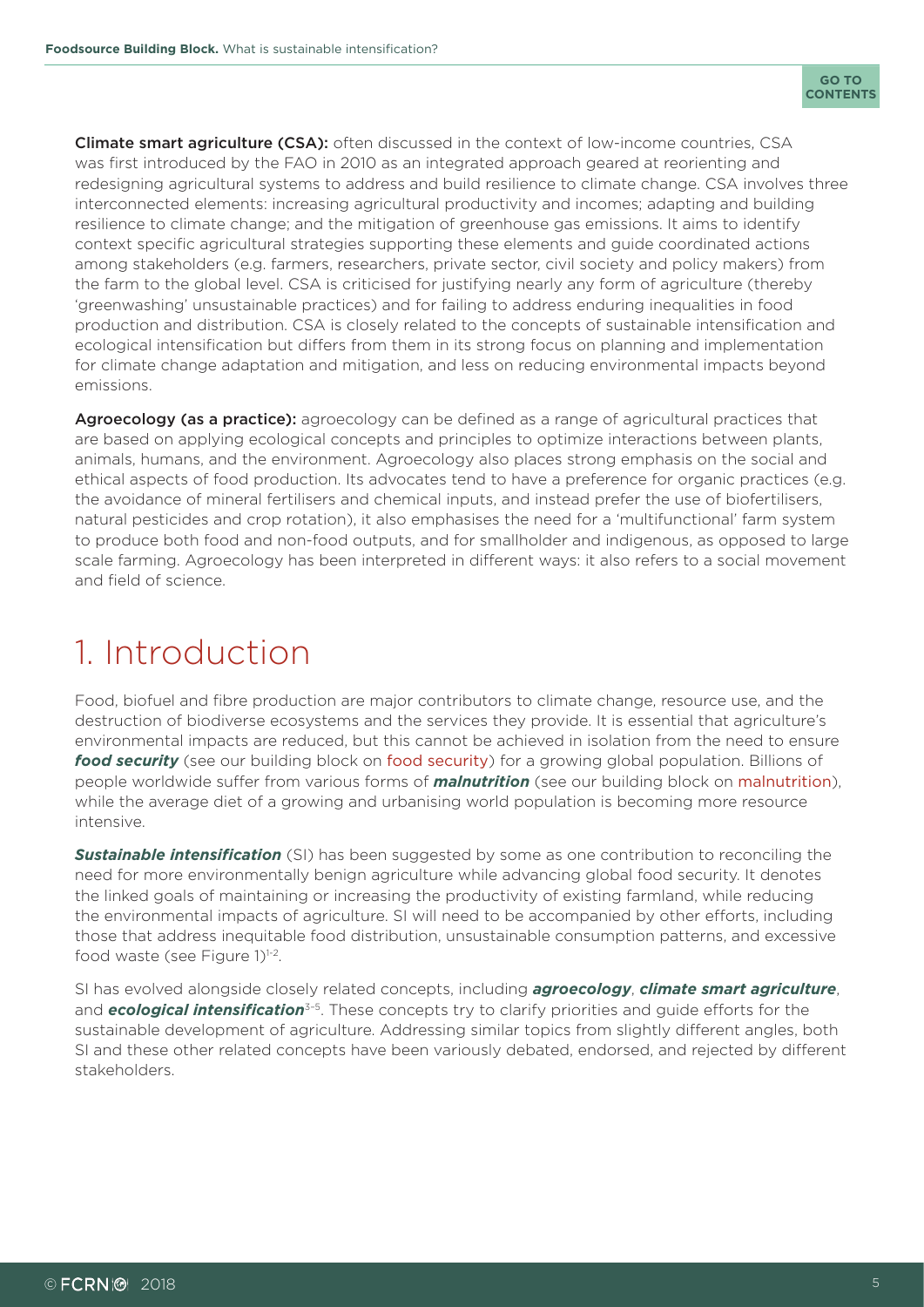<span id="page-5-0"></span>

Figure 1: Sustainable Intensification amidst other mechanisms for achieving food system sustainability. Reproduced from Garnett and Godfray, 2012<sup>3</sup>.

# 2. What is Sustainable Intensification?

### 2.1 A disputed concept

SI is a fairly new and still evolving concept. The concept originated in the context of efforts to increase the productivity of smallholder agriculture in African countries during the 1990s<sup>6</sup>. More recently, SI has been adopted by governments, agribusinesses and international development organisations (including the *[FAO](#page-11-2)* and the World Bank) and has been used to denote a general guiding principle for the development of agriculture<sup>7</sup>.

SI was defined in 2009 by the UK's Royal Society as an aspirational approach to *[agricultural](#page-9-3)  [production](#page-9-3)* wherein "yields are increased without adverse environmental impact and without the cultivation of more land"8. This commonly used definition describes a goal and guideline for the development of agriculture, but leaves open how (i.e. using which farming methods) SI could be achieved.

Different interpretations of sustainable intensification can be found and the concept has been used in very different, sometimes conflicting ways, from an (alleged) vindication of business-as-usual farming practices, to a call to radically redefine current systems of agricultural production<sup>7,9</sup>. Common criticisms include that sustainable intensification is greenwash, 'oxymoronic' or too vague to be useful<sup>5,7,10</sup>. The looseness of the concept and its perceived association with particular stakeholders or ideologies also means that it has been endorsed by some stakeholders and rejected by others.

### 2.2 A guiding principle for the sustainable development of agriculture

Underpinning the concept of sustainable intensification as it is commonly used by academics, and reflected in the Royal Society's definition, are three important and widely accepted principles for the sustainable development of agriculture as follows<sup>3</sup>:

**GO TO [CONTENTS](#page-2-0)**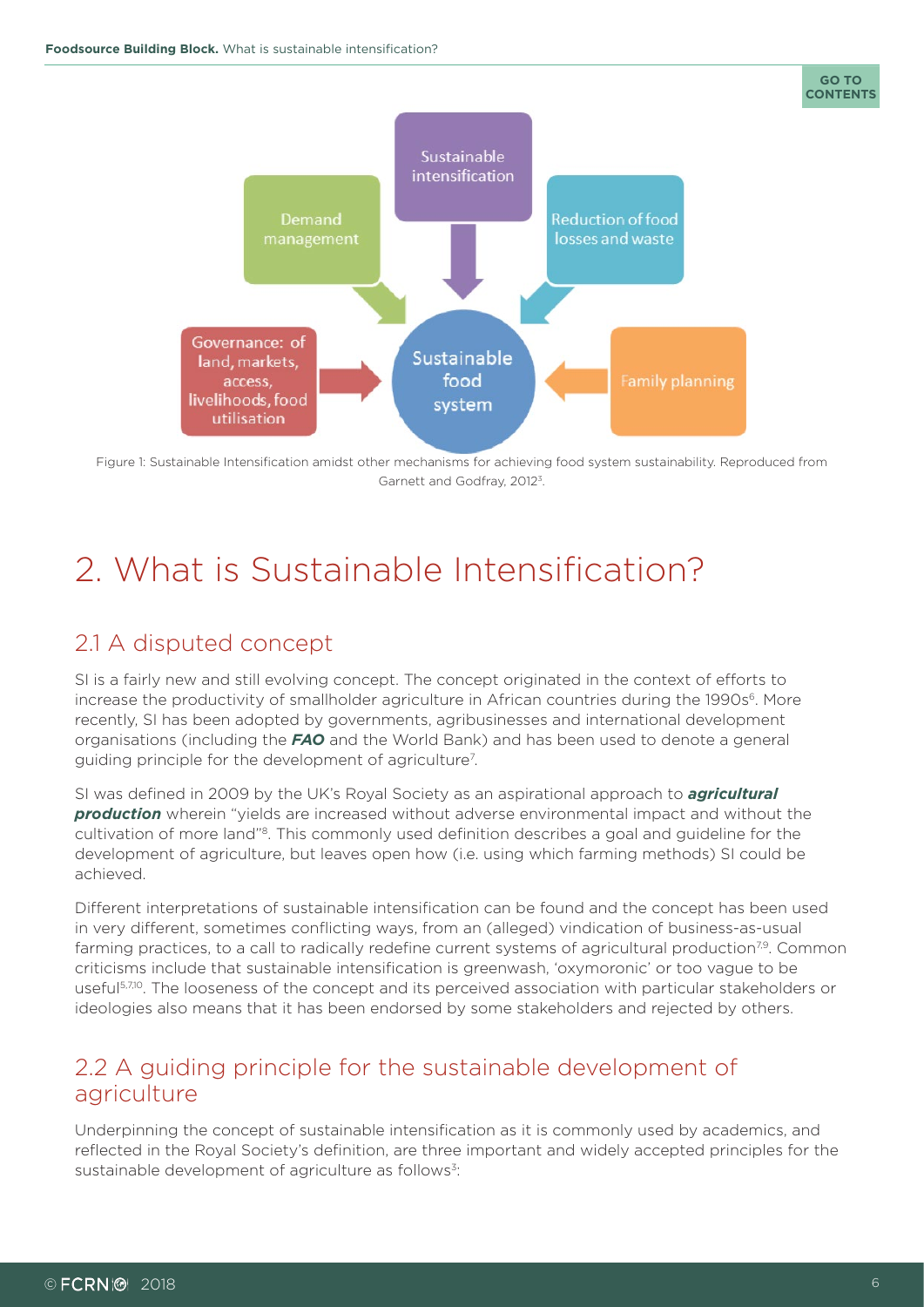

### 2.2.1 A frozen agricultural land footprint

Most of the land potentially available for conversion is currently forest, wetland, or grassland. Converting these lands nearly always results in substantial releases of greenhouse gases, threatens a considerable portion of the world's terrestrial *[biodiversity](#page-9-4)*, and can disrupt existing *[ecosystem](#page-10-2)*  **[services](#page-10-2)** (e.g. flood and drought prevention)<sup>3,11,12</sup>.

A core principle of sustainable intensification is to confine food production to existing farmland, which in the context of a growing global population requires continuous improvements in yield in regions of the world where there is currently a *[yield gap](#page-11-3)* (see below). In this sense, sustainable intensification is a strategy for *[land sparing](#page-10-3)* at global and regional levels (see our building block on the [land sparing-sharing continuum](https://foodsource.org.uk/building-blocks/what-land-sparing-sharing-continuum)).

### 2.2.2 Reduced environmental impacts

Many farming techniques that were introduced during the Green Revolution and which have now become mainstream, entail high inputs of synthetic chemical fertilisers, pesticides, tillage, and irrigation that have profound environmental impacts, and which can potentially undermine future food production<sup>3</sup>.

Runoff from fertilisers, for example, can pollute natural habitats and lead to the *[eutrophication](#page-10-4)* of surface waters<sup>12</sup>. In addition, pesticides may harm ecosystems and accumulate in food chains, while high levels of water extraction for irrigation can impact on aquatic ecosystems and limit water availability for other purposes (e.g. domestic use)<sup>12,13</sup>.

Sustainable intensification aspires to intensify the productivity of agricultural land, while reducing harmful resource inputs and any resulting environmental impacts of agriculture to an absolute minimum.

### 2.2.3 Increased yields

More controversial is SI's call to increase yields. While it is often argued that global agricultural yields need to increase in order to meet a growing world population's need for food, critics point out there is currently enough food to feed everyone, and yet people still go hungry. Food insecurity can thus be seen as a failure of socio-economic access to safe and nutritious food, rather than as a simple consequence of insufficient food supply<sup>3</sup>.

If and to what extent an increase in global food production will be required also depends on the extent to which issues with distribution, demand and waste as well as population growth are addressed<sup>3</sup>. Rather than reaching predefined global production levels, SI therefore aims to increase the productivity of existing farmland where this is possible: increasing outputs (yields) relative to agricultural inputs (e.g. water, energy, land) and environmental impacts (e.g. greenhouse gas emissions and water pollution<sup>3</sup>. Its productivity potential also needs to be secured and enhanced through, for example, a focus on building or restoring good quality soils and natural capital.

In addition, ensuring SI's sustainability aspect may mean that in some areas yields or yield gains are sacrificed in exchange for better environmental outcomes<sup>14</sup>. SI may require limiting intensification or even de-intensifying where increasing yields causes unacceptable environmental damages. Some would also argue that in order to become truly 'sustainable' in the broadest sense of the word (i.e. a sense that encompasses social, economic and ethical concerns such as smallholder *[livelihoods](#page-10-5)* or animal welfare), intensification may also need to be limited or reversed in some contexts.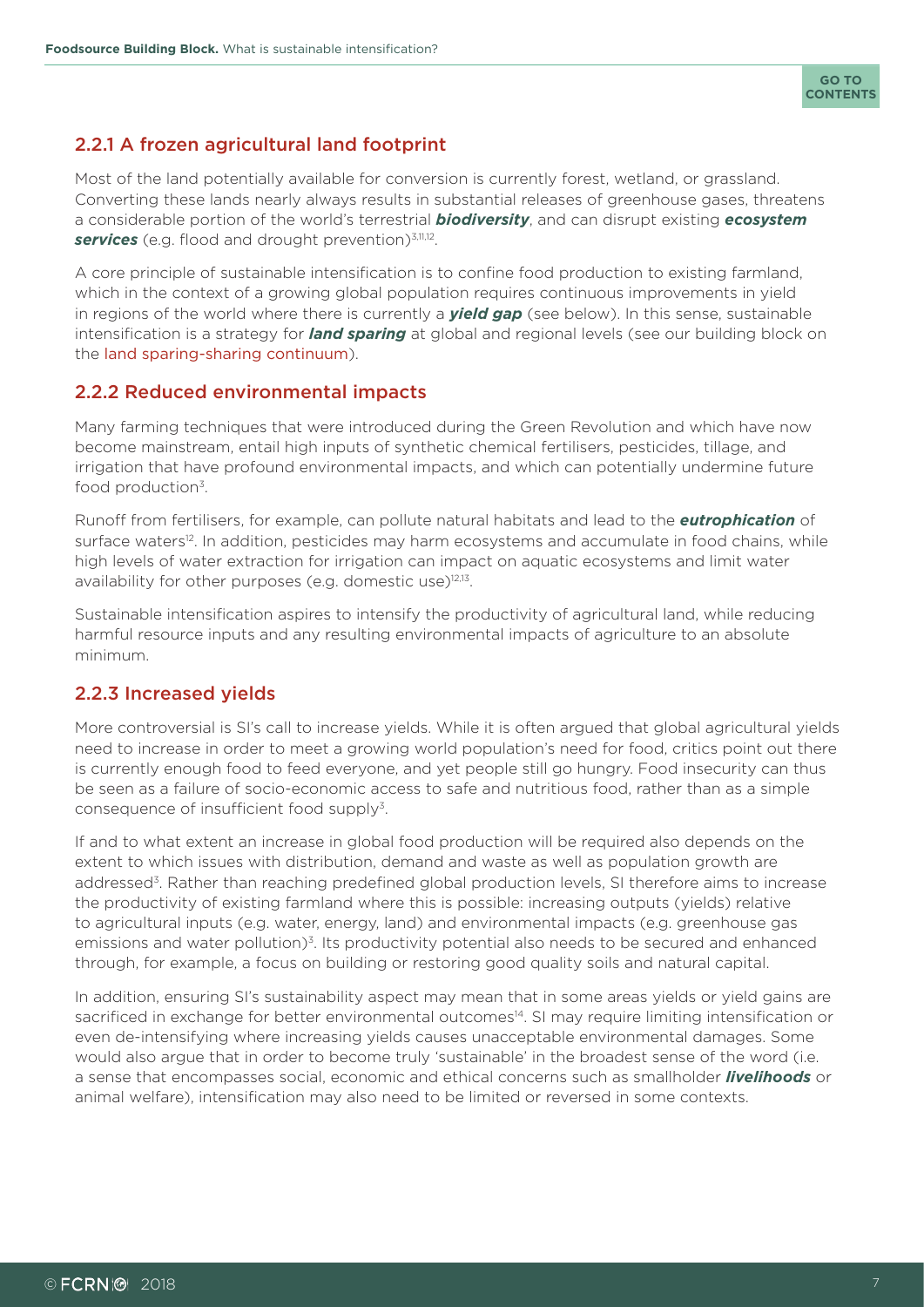

### <span id="page-7-0"></span>3. What does Sustainable Intensification involve?

There is disagreement about what types of agricultural practices constitute SI. For instance, it is common for agri-businesses to frame SI as denoting business-as-usual industrial farming, including incremental improvements in environmental impacts resulting from more efficient modes of production. However, many argue that this will be insufficiently impactful to satisfy the three principles outlined above, which broadly describe the parameters of SI, and to align the concept with the twin goals of achieving food security (across scales) within the necessary environmental and social constraints of a sustainable food system (see Figure 2)<sup>14</sup>.

### 3.1 Sustainable intensification raises complex questions

Both food security and food system sustainability each come with their own complexities. Achieving SI therefore requires that a range of complex topics from debates on food security and food system sustainability are balanced and reconciled as best as possible (see Figure 2)<sup>3,14</sup>:



Figure 2: In order to promote food security and food system sustainability, SI needs to deal with a broad range of questions and potential trade-offs<sup>15</sup>.

Agricultural techniques. A first question to consider is what types of agricultural techniques SI involves. Sustainable intensification does not a priori include or exclude a range of agricultural techniques<sup>3</sup>. It could, amongst others, incorporate techniques drawn from **[biotechnology](#page-9-5)** (e.g. genetic modification), *[precision farming](#page-11-4)* (e.g. robotics and big data to improve the timing and spatial allocation of water and nutrients), agroecology (e.g. intercropping) and *[organic farming](#page-11-5)* (e.g. closing nutrient loops via the integration of crop and livestock farming)14. To reach the aims of increasing yields and lowering environmental impacts, SI will need to incorporate ideas from different agricultural approaches and apply them in ways that fit different local contexts.

Types of food. What types of food need to be produced to foster food security and lower environmental impacts in local contexts? Food security requires not just the supply of any type of food, but rather that people have access to a sufficient, safe and diverse range of nutritious foods that satisfy a healthy diet (see our building block on [food security](https://foodsource.org.uk/building-blocks/what-food-security)). Different approaches to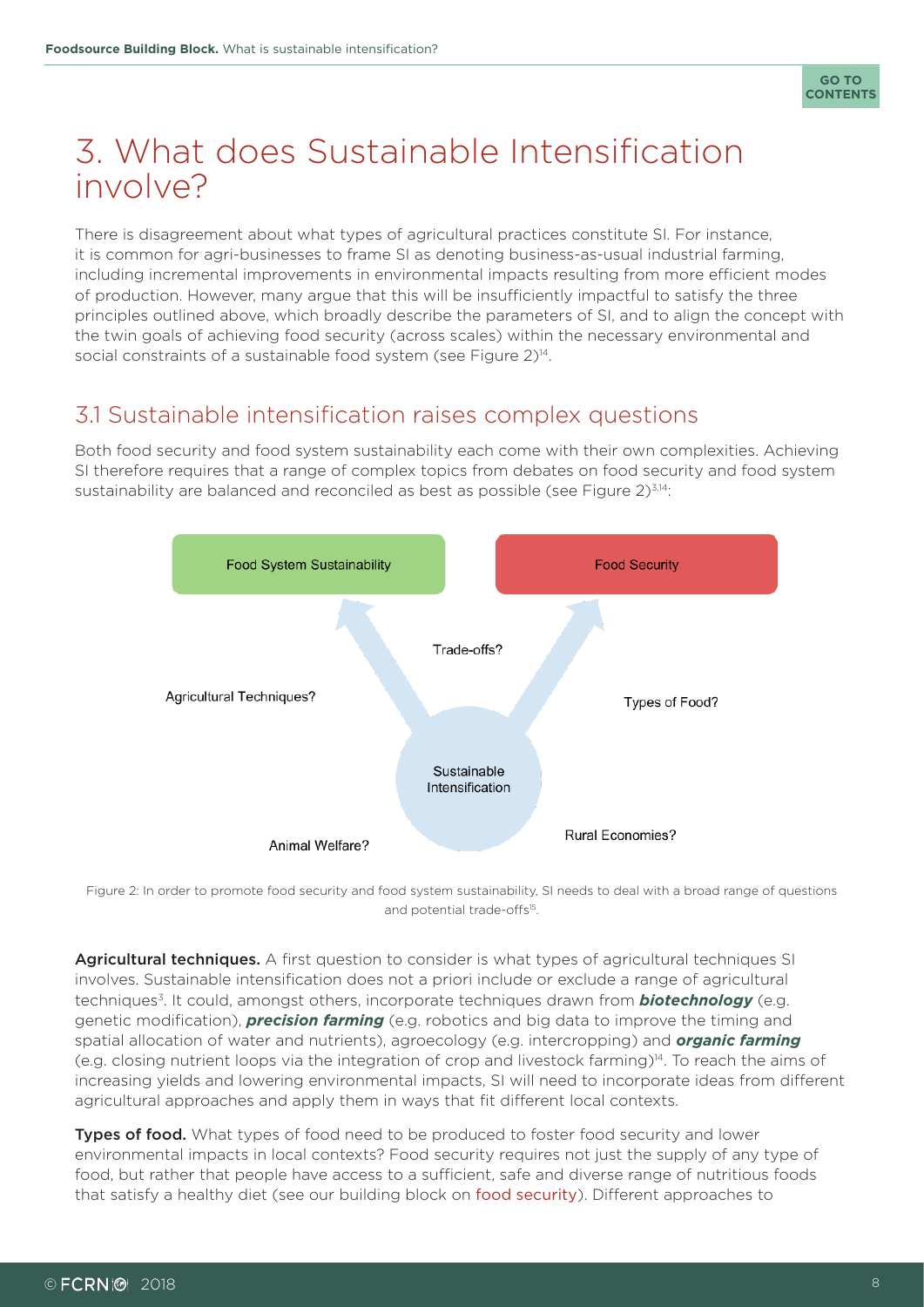

<span id="page-8-0"></span>agriculture may, for example, influence the diversity and affordability of foods available at local markets. At the same time, these foods will need to be produced in ways that minimise environmental impacts: increasing the production of resource intensive foods (e.g. meat and dairy products) or of crops grown via soil-depleting methods may not lead to improved environmental performances and may even undermine future generations' access to sufficient amounts of safe and nutritionally adequate food.

Yields and/or the environment. How should decisions be made when there are trade-offs between yields and environmental impacts? Under what conditions and in which contexts must yields or yield gains be sacrificed for environmental outcomes? SI could, for example, involve intensification in some areas and deintensification in others. It may be desirable to take some habitats critical for biodiversity as well as lands that are not agriculturally productive completely out of agriculture<sup>14</sup>. Equally, significant yield increases may not need to come from further intensifying already intensified agriculture, but could particularly result from the sustainable intensification of farmland that is below its current yield potential16. Accordingly, to achieve both its *sustainability* and *intensification* aspects, SI will require different actions depending on local contexts and the current statuses of agricultural systems in different regions of the world.

Livelihoods and rural economies. In many countries, rural economies are responsible for a major part of agricultural production<sup>4</sup>. In some of these contexts, the concern is that some methods of SI may favour large national and international corporations by the techniques and inputs (e.g. seeds, fertilisers, technologies, knowledge) they require. Approaches to sustainable intensification will need to be available to and affordable by smallholder farmers in order to support and enhance their livelihoods and food security<sup>17</sup>.

**Scale levels.** The principle of sustainable intensification can be addressed at different scales, ranging from the farm, to the regional and global level. There can be differences between the types of actions that are required to balance and reconcile the goals of food security and food system sustainability at these different levels. This may, for example, influence how trade-offs will be made between global environmental goals, and regional environmental impacts and food security. To manage these tradeoffs, SI needs to be embedded within broader governance frameworks that are geared at optimising food security and food system sustainability across different scales in ethical ways.

Animal health and welfare. Sustainable intensification has its origins in crop production, but has also sparked controversy on animal health and welfare when applied to livestock farming<sup>3</sup>. Some approaches to SI may improve productivity and animal welfare simultaneously (e.g. good veterinary care and more nutritious feeding). In other cases, however, the goal of increasing productivity may be incompatible with improving animal welfare. Which trade-offs between these two goals will still count as being sustainable intensification? The idea of SI will need to consider these conflicting ethical viewpoints: where some will see 'good' animal welfare as a non-negotiable precondition to any increase in productivity, others may value productivity and the benefits this brings to humans over animal welfare.

### 3.2 Sustainable intensification is open-ended and context dependent

There are currently no clear-cut answers to these major questions and many more relating to SI. However, in the pursuit of SI, and in order to achieve the twin aims of food security and food system sustainability, it will be necessary to continuously engage with them. It is likely that different answers will apply to different contexts and at different scales, resulting in a patchwork of approaches and trade-offs; operating within broader governance frameworks (such as climate and biodiversity conventions and legislation) that set limits and shape decision making on what forms of *[agricultural](#page-9-6)  [intensification](#page-9-6)* are deemed sustainable, in what context.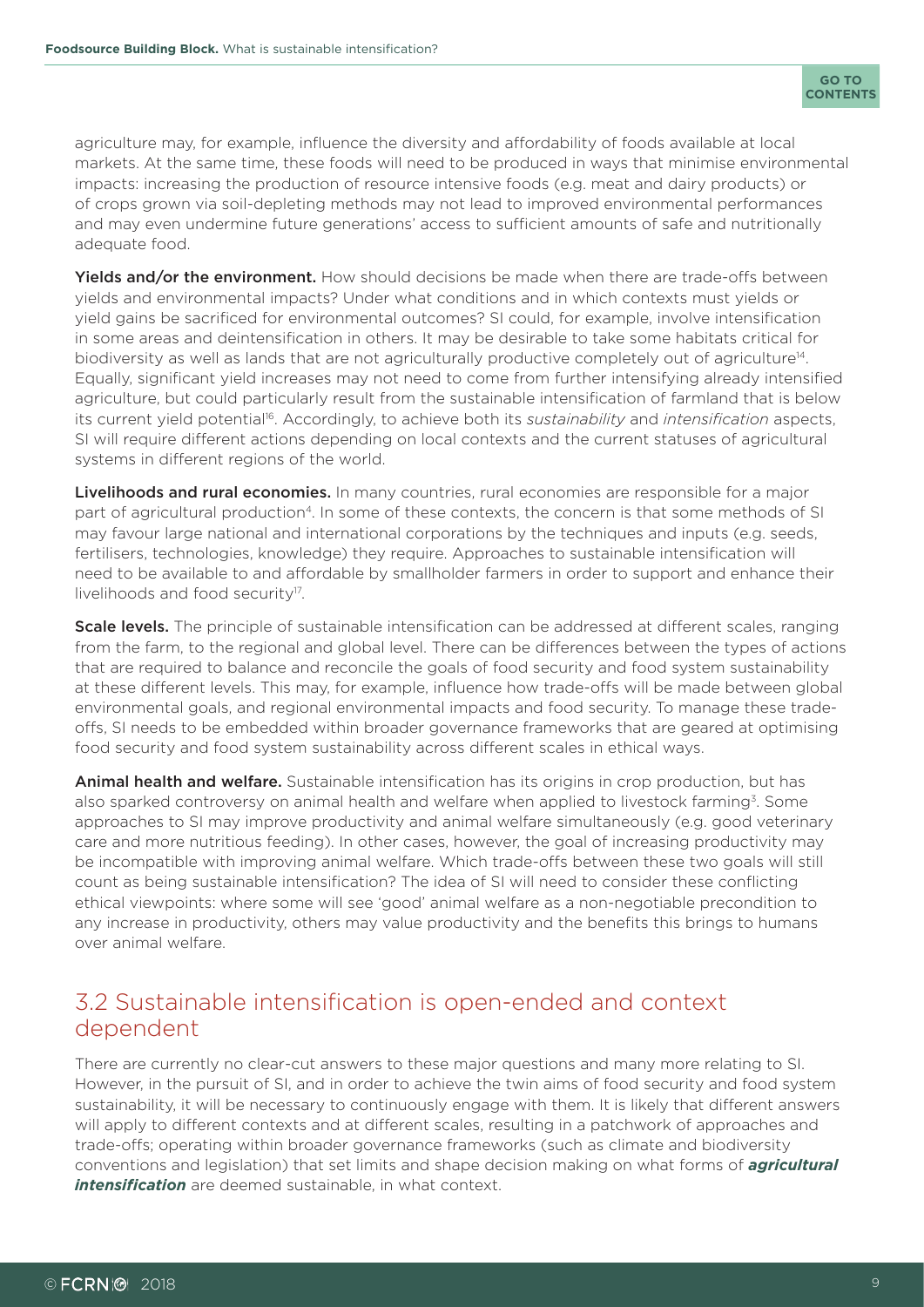

### <span id="page-9-0"></span>Glossary

#### <span id="page-9-6"></span>Agricultural intensification

Agricultural intensification is the process of increasing the inputs of agricultural resources (e.g. seeds, labour, fertilisers, pesticides, technologies, knowledge) to increase the level of yield per unit of farmland or pasture. Agricultural intensification is not always clearly or consistently defined and is often confused with the term intensive agriculture. Unlike intensive agriculture, which could be seen as a specific system of agronomy, agricultural intensification is a general process that can apply, in principle, to any type of agricultural production. Examples of agricultural intensification may range from using new pesticides in intensive agriculture to intensifying the use of indigenous and contextspecific knowledge in local farming practices. Although agricultural intensification can take many forms, it always involves the intensification of some types of agricultural input with a view to increase levels of yields.

#### <span id="page-9-3"></span>Agricultural production

Agricultural production is the range of practices and approaches that are employed to transform agricultural inputs (e.g. labour, knowledge, land, water, seeds, fertilisers, pesticides) into agricultural outputs (e.g. yields and environmental impacts). Different types of agricultural production include precision farming, agroecology, organic farming, and intensive livestock farming.

#### <span id="page-9-1"></span>Agroecology

Agroecology can be defined as a range of agricultural practices that are based on applying ecological concepts and principles to optimize interactions between plants, animals, humans, and the environment. Agroecology also places strong emphasis on the social and ethical aspects of food production. Its advocates tend to have a preference for organic practices (e.g. the avoidance of mineral fertilisers and chemical inputs, and instead prefer the use of biofertilisers, natural pesticides and crop rotation), it also emphasises the need for a 'multifunctional' farm system to produce both food and non-food outputs, and for smallholder and indigenous, as opposed to large scale farming. Agroecology has been interpreted in different ways: it also refers to a social movement and field of science.

#### <span id="page-9-4"></span>Biodiversity

Biodiversity refers in the broadest sense to the variety and variability of living organisms in a particular area, or on earth in general. More specifically, the concept is used to denote different aspects of the variety and variability of life, e.g. the number of species in an area (species richness) or the size of species' populations (species abundance). Biodiversity is measured in different ways and at various scales from the genetic through to the landscape level.

#### <span id="page-9-5"></span>Biotechnology

Biotechnology is defined by the United Nations as "any technological application that uses biological systems, living organisms, or derivatives thereof, to make or modify products or processes for specific use". Applied to agriculture, biotechnology involves controversial as well as uncontroversial practices. Examples of biotechnology are the genetic engineering of crops (GMOs), conventional cross-breeding, breeding based on individual plants' and animals' genetic traits (molecular marking), cloning animals, and the production of new vaccines using microbiological methods.

#### <span id="page-9-2"></span>Climate smart agriculture

Often discussed in the context of low-income countries, CSA was first introduced by the FAO in 2010 as an integrated approach geared at reorienting and redesigning agricultural systems to address and build resilience to climate change. CSA involves three interconnected elements: increasing agricultural productivity and incomes; adapting and building resilience to climate change; and the mitigation of greenhouse gas emissions. It aims to identify context specific agricultural strategies supporting these elements and guide coordinated actions among stakeholders (e.g. farmers, researchers, private sector, civil society and policy makers) from the farm to the global level. CSA is criticised for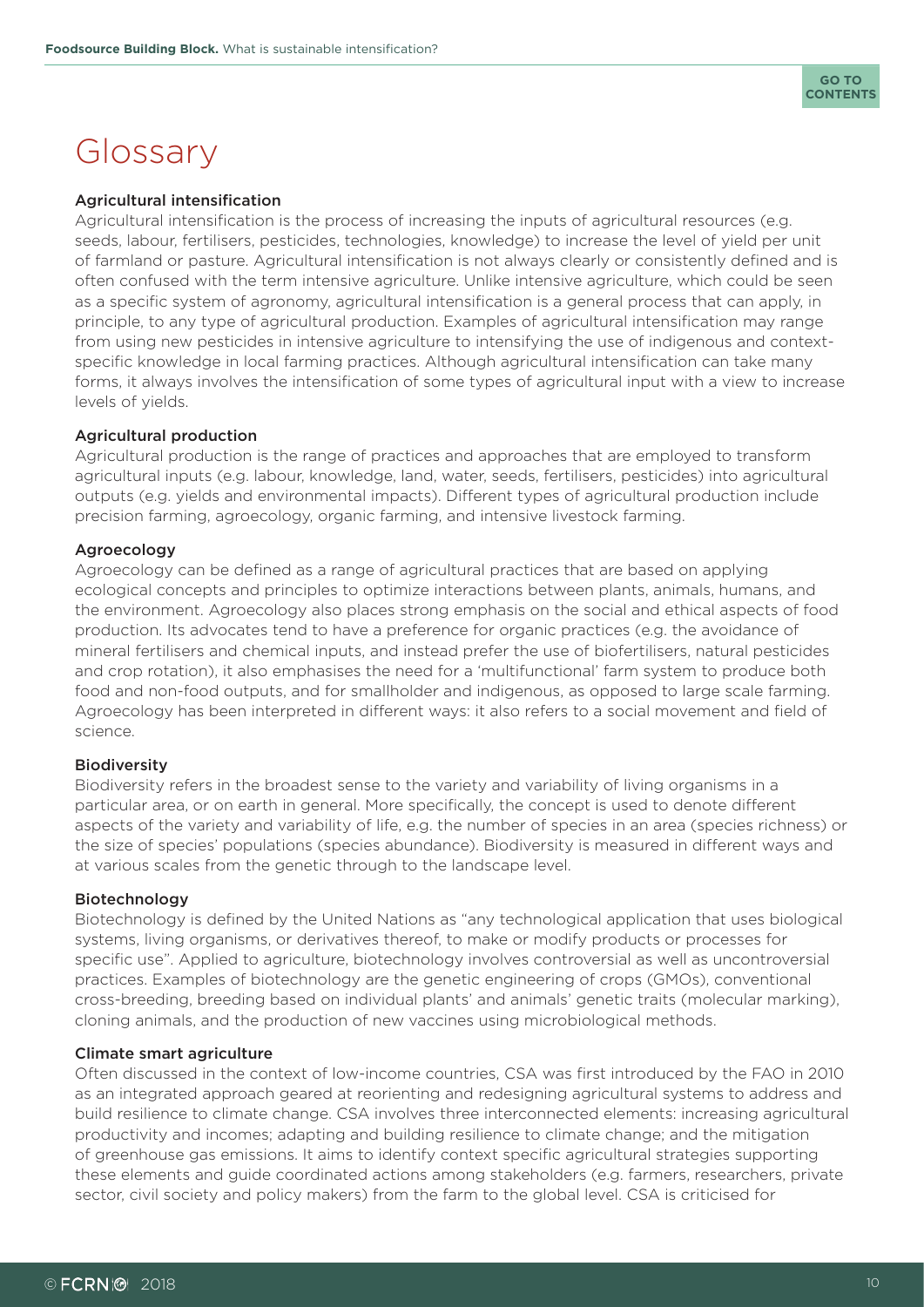

justifying nearly any form of agriculture (thereby 'greenwashing' unsustainable practices) and for failing to address enduring inequalities in food production and distribution. CSA is closely related to the concepts of sustainable intensification and ecological intensification but differs from them in its strong focus on planning and implementation for climate change adaptation and mitigation, and less on reducing environmental impacts beyond emissions.

#### <span id="page-10-1"></span>Ecological intensification

Ecological intensification is the principle of using the natural functionalities of an ecosystem to produce greater amounts of food, fibre, and fuel in sustainable ways. Underpinning EI is the idea that ecological functions (e.g. pollination and predator/prey relationships) can be integrated into agricultural practices, ideally leading to 'agroecosystems' that are sustained by natural processes and avoid many negative environmental impacts. Ecological intensification is closely related to the concepts of sustainable intensification and climate smart agriculture, but differs in its strong focus on the potential of enhancing ecological processes in food production.

#### <span id="page-10-2"></span>Ecosystem services

The tangible and intangible benefits that are provided by ecosystems to humans, which both enable human life and that contribute to its quality. Ecosystem services include provisioning services such as food and water; regulating services such as flood and disease control; cultural services such as spiritual, recreational, and cultural benefits; and supporting services such as nutrient cycling that maintain the conditions for life on Earth.

#### <span id="page-10-4"></span>Eutrophication

Eutrophication refers to the buildup of nutrients in a body of water (e.g. nitrogen and phosphorus) to a level in excess of what would occur naturally and to which aquatic ecosystems are adapted. This can result in detrimental impacts on many aquatic plants and animals, as well as the rapid overgrowth of some plants and algae.

#### <span id="page-10-0"></span>Food security

Food security is an idealised state or goal where all people, at all times, have physical, social and economic access to sufficient, safe and nutritious food to meet their dietary needs and food preferences for an active and healthy life.

#### Intensification

Intensification refers to a process by which farming systems (for crops or livestock) are reorganised – often through the application of new technologies, economies of scale, and the use of additional inputs, such as nutrients, chemicals, energy and water – in order to produce more of a desired output (e.g. meat) while using less land, human labour, or capital. The result is that the costs of production for a given amount of food are reduced, thereby increasing profits through larger profits per unit of food, or by expanding total consumption through lower prices, enabling more people to buy more. Often, environmental impacts per unit of product are also reduced, but may be counterbalanced by increases in total production. The impacts of intensification processes on animal welfare, biodiversity, and other issues is also a widely held concern.

#### <span id="page-10-3"></span>Land sparing

Land sparing is the principle of segregating land for nature conservation from land for food (or agricultural) production within a region. It consists of high-yielding farmland with relatively lower biodiversity, with the remaining land being spared for nature conservation. Land sparing sits at one end of the two extremes of the land sparing-sharing continuum. It has in particular been criticised for its (supposed) connection to environmentally unsustainable intensive agriculture and for undermining the food security of smallholder farmers and rural economies.

#### <span id="page-10-5"></span>Livelihood

A livelihood is a person's, household's, or group of people's means of making a living. It encompasses people's capabilities, assets, income, and activities that are required for securing the necessities of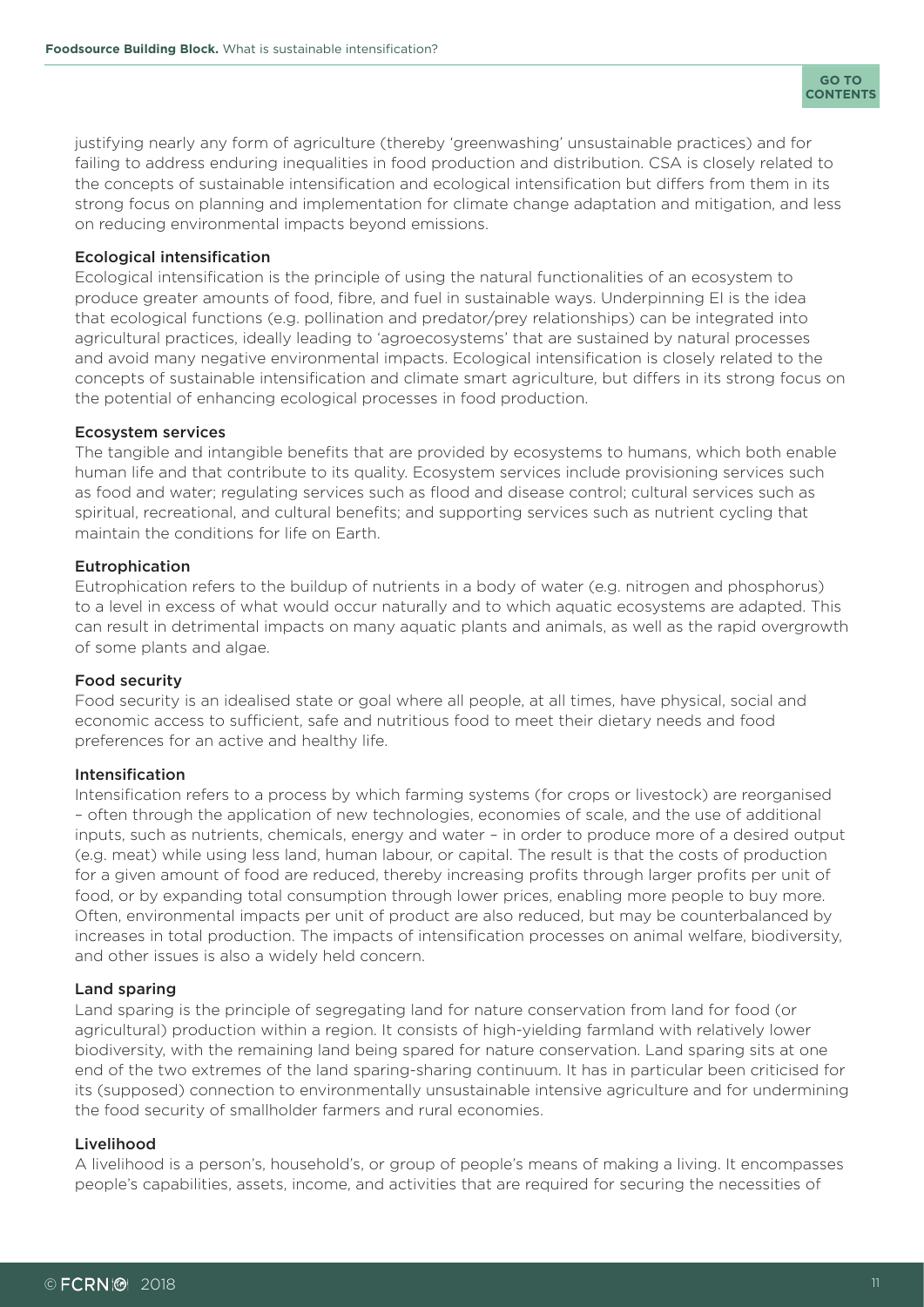<span id="page-11-0"></span>

life, such as food, water, medicine, shelter and clothing.

#### Malnutrition

Deficiencies, excesses or imbalances in the energy, macronutrients or micronutrients that a person obtains, either because their diet is lacking or because their body is not able to fully absorb the nutrients from the foods eaten, e.g. due to illness. Malnutrition is an umbrella term that includes overnutrition (an excess of food energy), undernutrition (a lack of food energy and macronutrients such as protein), and micronutrient deficiencies (insufficient micronutrients such as iron, vitamin A or iodine).

#### <span id="page-11-5"></span>Organic farming

Organic farming is an approach to farming in which synthetic chemical insecticides and herbicides and inorganic fertilisers are entirely or largely avoided. Underpinning organic farming is the idea that farming should rely on ecological processes, biodiversity and cycles adapted to local conditions, rather than the use of inputs with adverse effects (e.g. agrochemicals such as pesticides and synthetic fertilisers). Certification bodies (e.g. the Soil Association in the United Kingdom) specify the practices, methods of pest control, soil amendments and so forth that are permissible if products are to achieve organic certification.

#### <span id="page-11-4"></span>Precision farming

Precision farming is an agricultural management practice that aims to supply plants or animals with precisely the amounts of agricultural inputs (e.g. water, pesticides, and fertilisers) they need at a specific location and moment in time, thereby increasing efficiency by reducing the total inputs needed for agricultural production, and reducing environmental impacts. Precision farming uses different types of technologies to measure, observe, and act upon factors that are relevant to the growth of crops and livestock. These can range from big data, GPS, robotics, sensors, and drones, to low-tech measures such as using bottle caps for applying the right amounts of fertilisers to individual plants. Aiming to optimize crop or livestock production, precision techniques include measuring, modelling, and responding to (site-specific) data, including weather forecasts, soil properties, soil water content, pests, and weeds.

#### <span id="page-11-1"></span>Sustainable intensification

Sustainable intensification is a recently developed concept that is understood in different ways by its critics and supporters. A common understanding is that it denotes the principle of increasing or maintaining the productivity of agriculture on existing farmland while at the same time, reducing its environmental impacts. Understood in this way, SI designates a goal for the development of agricultural systems but does not, a priori, favour any particular agronomic route to achieve it. It may involve the intensification of different types of agricultural inputs (e.g. of knowledge, biotechnologies, labour, machinery) and apply these to different forms of agriculture (e.g. livestock or arable; agroecological or conventional). Forms of intensification that can be called sustainable intensification must lower environmental impacts and land use, relative to yields. However, for some, to merit the term 'sustainable' social, economic, and ethical criteria must also be considered.

#### <span id="page-11-2"></span>The Food and Agriculture Organisation (FAO)

The Food and Agriculture Organisation is a specialised agency of the United Nations. It is dedicated to leading international efforts to defeat hunger worldwide.

#### <span id="page-11-3"></span>Yield gap

A yield gap is the difference between the actual productivity of a given area of farmland and the maximum productivity that could in principle be achieved using agricultural practices, resources and technologies that are currently available. The best yields that can be obtained locally depend on the capacity of farmers to access and use, among other things, land, seeds, water, nutrients, pest management, soils, biodiversity, and knowledge. Yield gaps are studied and measured at various scales - from the farm through to the national and global levels.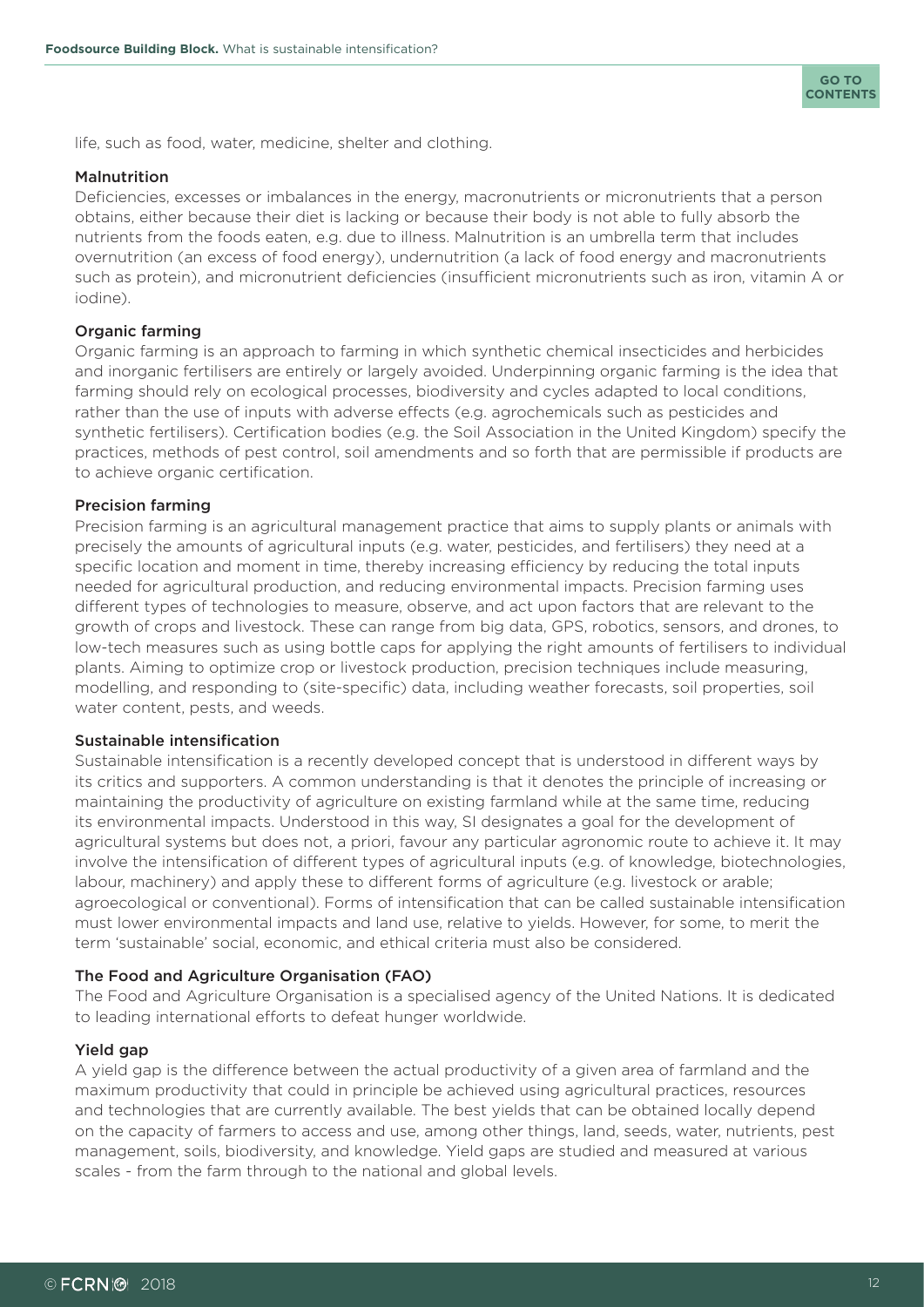# <span id="page-12-0"></span>Recommended resources

To learn more about this topic we recommend:

- · Literature review (open access): [Conceptualising Fields of Action for Sustainable Intensification](https://www.sciencedirect.com/science/article/pii/S0167880918300458)
- · Literature review (open access): [Sustainable Intensification "Oxymoron" or "third-way"?](https://www.sciencedirect.com/science/article/pii/S1470160X16306380)
- FCRN report (open access): [Sustainable intensification in agriculture](https://www.fcrn.org.uk/sites/default/files/SI_report_final.pdf)
- · Book (paywall): [Sustainable Intensification of Agriculture Greening the World's Food Economy](https://www.routledge.com/Sustainable-Intensification-of-Agriculture-Greening-the-Worlds-Food-Economy/Pretty-Bharucha/p/book/9781138196025)